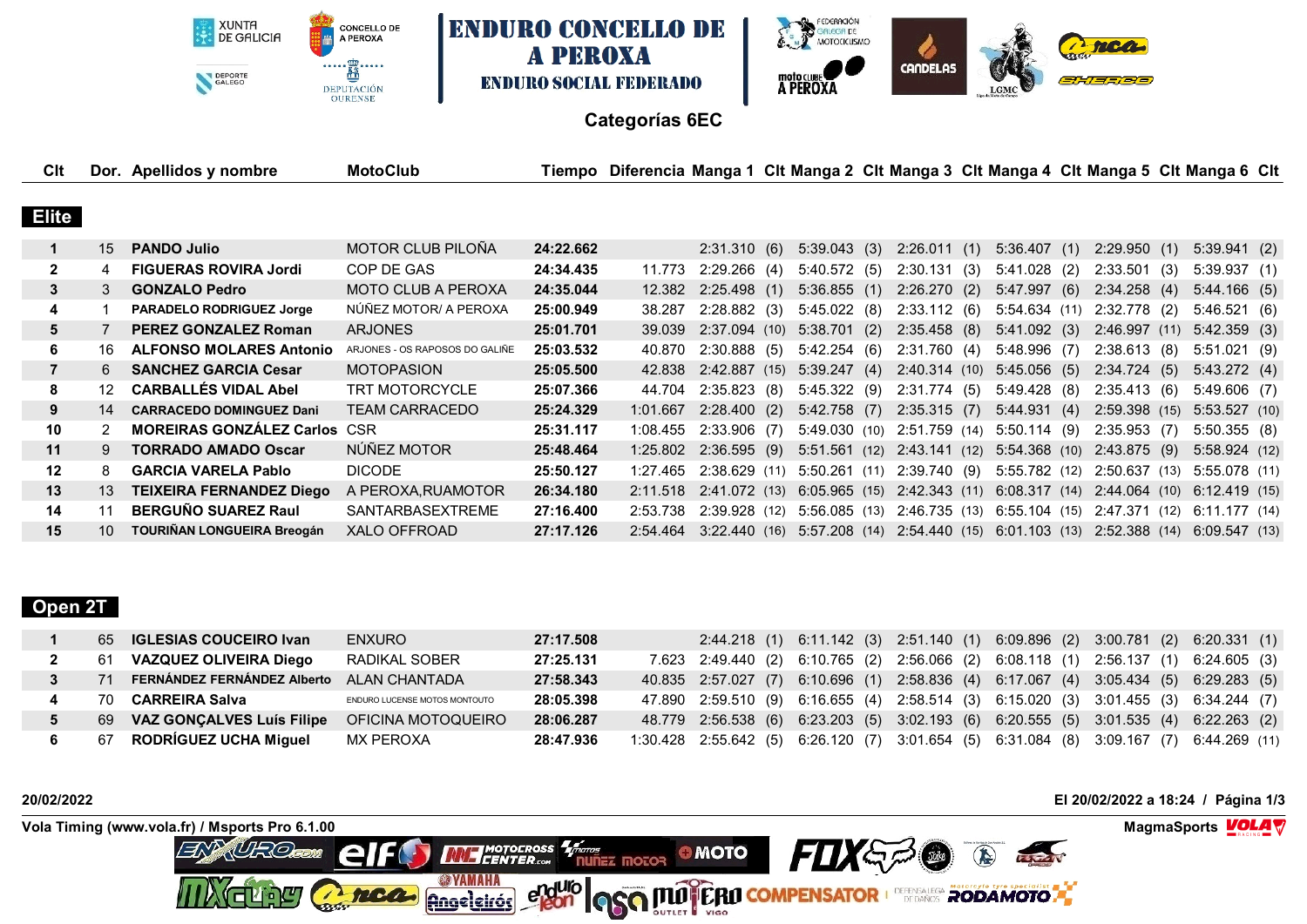XUNTA<br>DE GALICIA CONCELLO DE A PEROXA  $\cdots \underbrace{\stackrel{m}{\mathbf{B}}\cdots\cdots}_{\mathbf{C}}$ DEPORTE DEPUTACIÓN<br>OURENSE





### **Categorías 6EC**

| Clt |     | Dor. Apellidos y nombre                   | <b>MotoClub</b> |           | Tiempo Diferencia Manga 1 Clt Manga 2 Clt Manga 3 Clt Manga 4 Clt Manga 5 Clt Manga 6 Clt |  |  |  |  |  |                                                                                              |  |
|-----|-----|-------------------------------------------|-----------------|-----------|-------------------------------------------------------------------------------------------|--|--|--|--|--|----------------------------------------------------------------------------------------------|--|
|     |     |                                           |                 |           |                                                                                           |  |  |  |  |  |                                                                                              |  |
|     | 64  | <b>GUERREIRO MARTINEZ Adrian</b>          | VIVEIRO ENDURO  | 28:50.412 |                                                                                           |  |  |  |  |  | 1:32.904 3:08.407 (11) 6:29.697 (10) 3:10.081 (8) 6:25.537 (6) 3:08.595 (6) 6:28.095 (4)     |  |
|     | 68  | MÉNDEZ GONZÁLEZ Jonathan TAMANCAS TEEM    |                 | 28:57.001 |                                                                                           |  |  |  |  |  | 1:39.493 2:53.554 (4) 6:28.313 (8) 3:10.696 (9) 6:29.449 (7) 3:18.919 (10) 6:36.070 (8)      |  |
|     |     | 62 VIEITES CALVELO Juan Jose + ENDURO 018 |                 | 29:03.371 |                                                                                           |  |  |  |  |  | 1:45.863 2:58.372 (8) 6:24.311 (6) 3:12.956 (11) 6:31.677 (9) 3:16.000 (8) 6:40.055 (9)      |  |
| 10  | -60 | <b>CASTELLANO CANEDO Elvis</b>            | A PEROXA        | 29:18.121 |                                                                                           |  |  |  |  |  | 2:00.613 2:52.907 (3) 6:31.673 (11) 3:10.891 (10) 6:41.355 (11) 3:17.641 (9) 6:43.654 (10)   |  |
| 11  | 66  | <b>GONZÁLEZ MARCOS Raúl</b>               | ENDURO QUIROGA  | 29:21.649 |                                                                                           |  |  |  |  |  | 2:04.141 3:08.492 (12) 6:29.156 (9) 3:08.294 (7) 6:36.659 (10) 3:28.244 (11) 6:30.804 (6)    |  |
| 12  | 63  | <b>MARTÍNEZ SUÁREZ Cipriano</b>           | OS PICAPEDRA    | 32:10.610 |                                                                                           |  |  |  |  |  | 4:53.102 3:06.849 (10) 6:56.763 (12) 3:41.009 (12) 7:19.639 (12) 3:47.037 (12) 7:19.313 (12) |  |

## **Open 4T**

|     | 52 RIOBOO MIÑO Martin                       | NÚÑEZ MOTOR        | 26:52.386 |  |                                                                                        |  | 2:52.247 (4) 6:01.797 (1) 2:53.260 (2) 6:07.878 (2) 2:51.070 (2) 6:06.134 (1) |
|-----|---------------------------------------------|--------------------|-----------|--|----------------------------------------------------------------------------------------|--|-------------------------------------------------------------------------------|
| 50. | RODRÍGUEZ DE LA FUENTE Adrian RADIKAL SOBER |                    | 27:09.527 |  | 17.141 2:47.787 (2) 6:18.879 (5) 2:52.707 (1) 6:06.762 (1) 2:50.617 (1) 6:12.775 (3)   |  |                                                                               |
|     | 57 MARTÍNEZ RODRÍGUEZ Eloy                  | MOTOTERRA/A PEROXA | 27:43.436 |  | 51.050 2:45.840 (1) 6:07.293 (3) 2:56.427 (3) 6:43.090 (8) 3:03.258 (4) 6:07.528 (2)   |  |                                                                               |
|     | 55 CAO RODRÍGUEZ Jairo                      | CD CORGOMO         | 27:51.587 |  | 59.201 2:49.746 (3) 6:10.266 (4) 3:02.164 (5) 6:16.370 (4) 3:02.044 (3) 6:30.997 (4)   |  |                                                                               |
|     | 53 GONZÁLEZ CONCHADO Miguel                 | MANTIMOTOR         | 27:55.740 |  | 1:03.354 2:52.729 (5) 6:06.135 (2) 2:58.149 (4) 6:13.783 (3) 3:07.302 (5) 6:37.642 (6) |  |                                                                               |
|     | 56 MARTINEZ ALONSO Adrian                   | A PEROXA           | 28:46.954 |  | 1:54.568 2:58.168 (6) 6:22.469 (6) 3:09.855 (8) 6:21.113 (5) 3:09.974 (7) 6:45.375 (8) |  |                                                                               |
| 51  | <b>CHANTADA SINEIRO Rafael</b>              | OS DE SEMPRE       | 28:55.287 |  | 2:02.901 2:59.339 (7) 6:29.380 (8) 3:02.842 (6) 6:37.891 (7) 3:11.951 (8) 6:33.884 (5) |  |                                                                               |
|     | 54 PIÑEIRO PLACER Ramon                     | PIÑEIRO LIFT       | 29:03.963 |  | 2:11.577 3:11.177 (8) 6:23.814 (7) 3:06.675 (7) 6:29.239 (6) 3:07.814 (6) 6:45.244 (7) |  |                                                                               |

# **Open Vet**

| <b>ARCE IGLESIAS Efren</b><br>84       | <b>PEROXA</b>  | 27:32.894 |  |  |  | 2:51.660 (1) 6:15.380 (2) 2:57.312 (1) 6:13.971 (1) 2:57.942 (2) 6:16.629 (1)          |  |
|----------------------------------------|----------------|-----------|--|--|--|----------------------------------------------------------------------------------------|--|
| <b>PEREZ Giovanni</b><br>-80           | A PEROXA       | 27:46.319 |  |  |  | 13.425 2:56.695 (3) 6:13.121 (1) 3:04.448 (4) 6:14.736 (2) 2:56.970 (1) 6:20.349 (2)   |  |
| <b>86</b><br>OGANDO MIRANDA Xosé María | A PFROXA       | 28:01.329 |  |  |  | 28.435 2:56.501 (2) 6:24.079 (6) 3:00.463 (2) 6:16.850 (3) 3:01.474 (3) 6:21.962 (3)   |  |
| <b>CORTIZO BOUZAS David</b><br>83.     | TX RACE        | 28:13.915 |  |  |  | 41.021 3:03.037 (6) 6:22.599 (5) 3:00.796 (3) 6:17.528 (4) 3:04.054 (4) 6:25.901 (6)   |  |
| <b>LAGO GOMEZ Argimiro</b><br>-88      | <b>MAISGAS</b> | 28:30.798 |  |  |  | 57.904 3:00.582 (5) 6:25.095 (7) 3:11.165 (7) 6:20.038 (5) 3:09.534 (5) 6:24.384 (5)   |  |
| <b>MARTINEZ ARCA Isidoro</b><br>-81    | MNM            | 28:35.436 |  |  |  | 1:02.542 2:59.526 (4) 6:15.653 (3) 3:06.697 (5) 6:20.493 (6) 3:29.683 (8) 6:23.384 (4) |  |

**20/02/2022 El 20/02/2022 a 18:24 / Página 2/3**